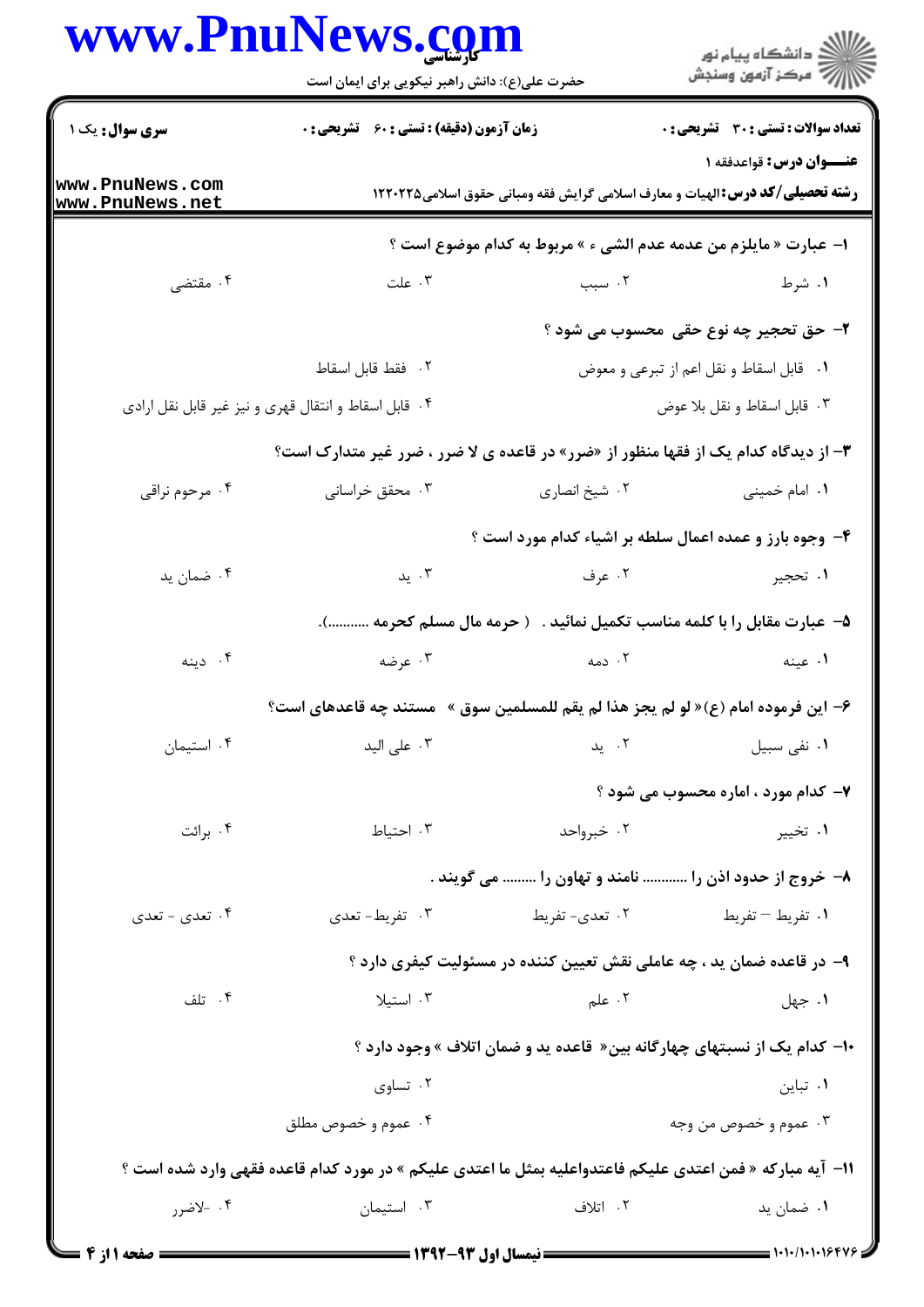## www.PnuNews.com

∣v<br>L⊻

|                                  | www.PnuNews.com<br>حضرت علی(ع): دانش راهبر نیکویی برای ایمان است                                                        |                 | ڪ دانشڪاه پيا <sub>م</sub> نور<br>۾ سرڪز آزمون وسنڊش                                                             |
|----------------------------------|-------------------------------------------------------------------------------------------------------------------------|-----------------|------------------------------------------------------------------------------------------------------------------|
| <b>سری سوال : ۱ یک</b>           | <b>زمان آزمون (دقیقه) : تستی : 60 ٪ تشریحی : 0</b>                                                                      |                 | <b>تعداد سوالات : تستی : 30 ٪ تشریحی : 0</b>                                                                     |
| ww.PnuNews.com<br>ww.PnuNews.net |                                                                                                                         |                 | عنــوان درس: قواعدفقه ۱<br><b>رشته تحصیلی/کد درس: ا</b> لهیات و معارف اسلامی گرایش فقه ومبانی حقوق اسلامی1۲۲۰۲۲۵ |
|                                  |                                                                                                                         |                 | <b>۱۲</b> - برای تعلق ضمان اتلاف ، کدام مورد لازم است ؟                                                          |
| ۰۴ انتساب فاعلى                  | ۰۳ قصد و عمد                                                                                                            | ۰۲ عامد بودن    | ۰۱ قصد داشتن                                                                                                     |
|                                  |                                                                                                                         |                 | ۱۳- لظر مشهور فقهای امامیه در رابطه با ضمان منافع چیست ؟                                                         |
|                                  |                                                                                                                         |                 | ۰۱ بین ضمان عین و مالکیت منافع ملازمه ای قائل نیستند                                                             |
|                                  |                                                                                                                         |                 | ۰۲ بین ضمان عین و مالکیت منافع ملازمه ای قائل می باشند                                                           |
|                                  |                                                                                                                         |                 | ۰۳ غاسب ضامن منافع نیست                                                                                          |
|                                  |                                                                                                                         |                 | ۰۴ منفع زمان تصرف به غاصب تعلق دارد                                                                              |
|                                  | ۱۴- اگرشخصی خادم خود را وادار کند که ، مسکن دیگری را خراب کند ، کدام مورد ضامن است ؟                                    |                 |                                                                                                                  |
| ۰۴ هیچکدام                       | ۰۳ آمر و خادم                                                                                                           | ۰۲ خادم         | ۰۱ آمر                                                                                                           |
|                                  |                                                                                                                         |                 | 1۵– حکم پد ماخوذ باالسوم چیست؟                                                                                   |
| ۰۴ برائت ذمه                     | ۰۳ ضمانی غیر عدوانی                                                                                                     | ۰۲ ضمانی عدوانی | ٠١. امانی                                                                                                        |
|                                  |                                                                                                                         |                 | 1۶− معناي جمله « من عليه الغرم فله الغنم » چيست ؟                                                                |
|                                  |                                                                                                                         |                 | ٠١ جهل و عمد شرط ضمان نيست                                                                                       |
|                                  |                                                                                                                         |                 | ۰۲ هرکس که زیان برعهده ی اوست ، منافع مال اومی باشد                                                              |
|                                  |                                                                                                                         |                 | ٠٣ خراج در برابر ضمان قرار دارد                                                                                  |
|                                  |                                                                                                                         |                 | ۰۴ شخص ممکن است ضامن عین بشود ولی مالک منفعت آن نمی باشد                                                         |
|                                  | ۱۷– اگر چنانچه در نزاع بین ذوالید با مدعی ، ذوالید اقرار کند که ملک سابقا متعلق به مدعی بوده ولی به سبب ناقلی به ذوالید |                 |                                                                                                                  |
|                                  |                                                                                                                         |                 | رسیده است ، حکم چیست ؟                                                                                           |
|                                  | ۰۲ ذوالید سوگند می خورد                                                                                                 |                 | ۰۱ برمبنای نظر مشهور دعوا منقلب می شود                                                                           |
|                                  | ۰۴ مدعی باید بینه اقامه کند                                                                                             |                 | ۰۳ حق با ذواليد است                                                                                              |
|                                  |                                                                                                                         |                 | <b>۱۸</b> - فقها در چه صورتی عقیده دارند که قاعده لا ضرر حاکم است؟                                               |
|                                  | ۰۱ تصرف مالک در ملک خودش موجب ضرر دیگری نیست ولی موجب عدم انتفاع دیگری است                                              |                 |                                                                                                                  |
|                                  | ۰۲ عدم تصرف مالک در ملک خود موجب ضرر خودش می شود و تصرف او موجب ضرر به دیگری می شود                                     |                 |                                                                                                                  |
|                                  | ۰۳ تصرف مالک در ملک خود موجب عدم انتفاعش  می شود  و تصرف او موجب ضرر به دیگری می شود                                    |                 |                                                                                                                  |
|                                  | ۰۴ نه عدم تصرف مالک در ملک خود موجب ضرر اوست و نه تصرف او موجب نفعش می شود ولی موجب ضرر به دیگری هست                    |                 |                                                                                                                  |
|                                  |                                                                                                                         |                 |                                                                                                                  |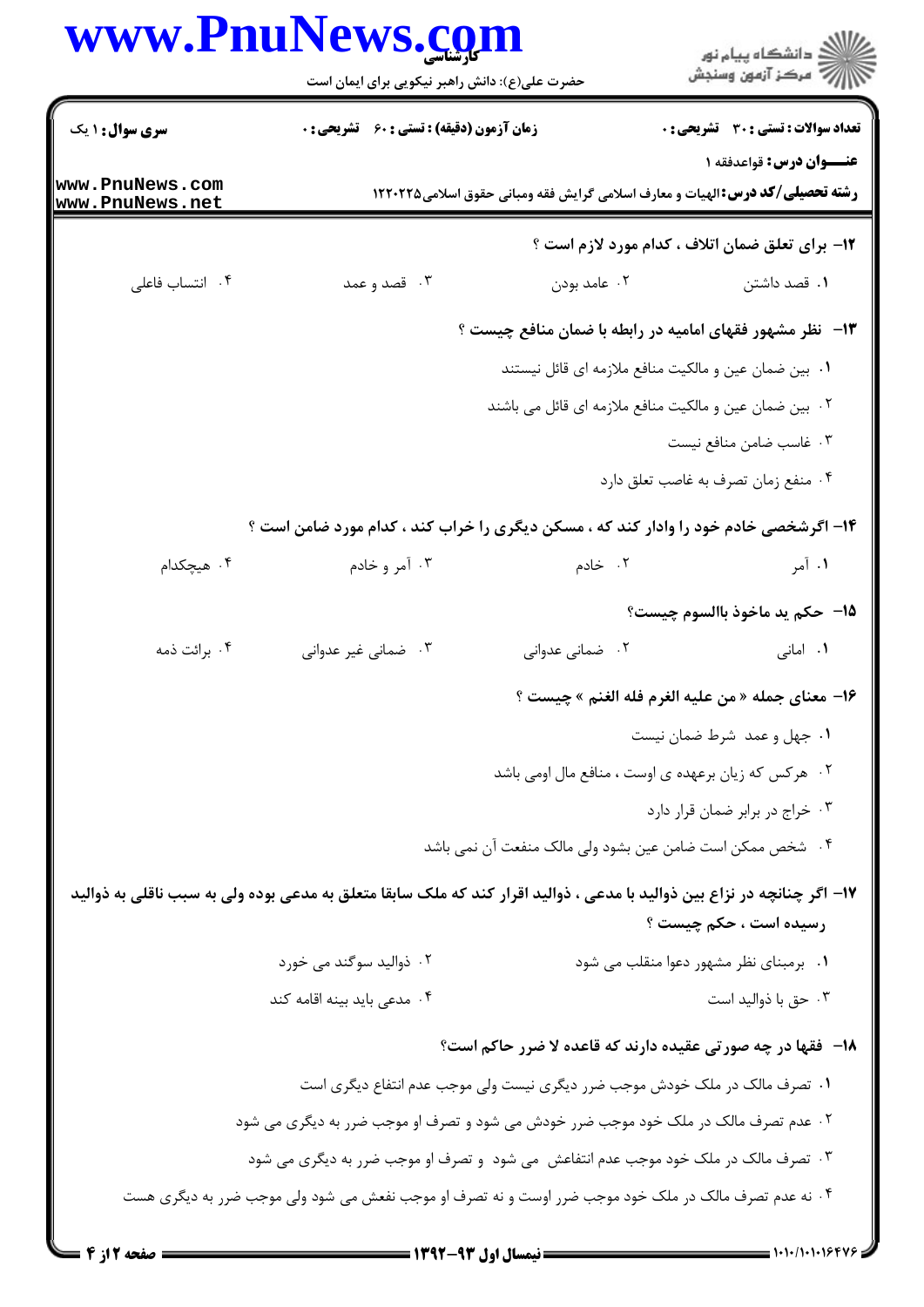## WWW PnuNaws com

| WWW.FII                            | کارشناسی<br>حضرت علی(ع): دانش راهبر نیکویی برای ایمان است |                   | ≦  دانشڪاه پيام نور<br>ج⊤ مرڪز آزمون وسنڊش                                                                              |
|------------------------------------|-----------------------------------------------------------|-------------------|-------------------------------------------------------------------------------------------------------------------------|
| <b>سری سوال : ۱ یک</b>             | زمان آزمون (دقیقه) : تستی : 60 ٪ تشریحی : 0               |                   | <b>تعداد سوالات : تستی : 30 ٪ تشریحی : 0</b>                                                                            |
| www.PnuNews.com<br>www.PnuNews.net |                                                           |                   | <b>عنـــوان درس:</b> قواعدفقه ۱<br><b>رشته تحصیلی/کد درس:</b> الهیات و معارف اسلامی گرایش فقه ومبانی حقوق اسلامی۱۲۲۰۲۲۵ |
|                                    |                                                           |                   | ۱۹- هرگاه بین مالک و متصرف امین ، در تعدی و تفریط نزاع حاصل شود ، حکم چیست ؟                                            |
|                                    | ۰۲ مالک و متصرف امین بر رفع نزاع باید سوگند یاد کنند      |                   | ٠١ مالک بايد بينه بياورد                                                                                                |
|                                    | ۰۴ متصرف ضامن می باشد                                     |                   | ۰۳ قول مالک مقدم است                                                                                                    |
|                                    |                                                           |                   | <b>-۲-</b> درکدام مورد « اذن تصرف به حکم وظیفه شرعی » است ؟                                                             |
| ۰۴ شریک                            | ۰۳ لقطه                                                   | ۰۲ مضارب          | ۰۱ مستعیر                                                                                                               |
|                                    |                                                           |                   | <b>ا۲</b> - ید کدام یک از موارد زیر ید غیرامانی می باشد ؟                                                               |
| ۰۴ مرتهن ، وكيل                    | ۰۳ غاصب ، غیر مأذون                                       | ٠٢ ملتقط ، مستودع | ۰۱ مستأجر ، مستعير                                                                                                      |
|                                    |                                                           |                   | <b>۲۲- اجماعی که در « قاعده اتلاف » بکار رفته ، از چه نوع است ؟</b>                                                     |
| ۰۴ مدرکی                           | ۰۳ منقول                                                  | ۰۲ احساسی         | ۰۱ دخولی                                                                                                                |
|                                    |                                                           |                   | <b>۲۳</b> - عبارت « مقبوض به عقد فاسد » مثل کدام مورد می باشد؟                                                          |
| ۰۴ ید ضمانی غیرعدوانی              | ۰۳ ید امانی ضمانی                                         | ۰۲ يدضماني عدواني | ۰۱ يدامانى                                                                                                              |
|                                    |                                                           |                   | ۲۴- شیخ انصاری و نایینی به ترتیب ، لاضرر را در احکام عدمی چگونه بیان می کنند ؟                                          |
| ۰۴ ممنوع- جاری                     | ۰۳ ممنوع- ممنوع                                           | ۰۲ جاری- ممنوع    | ٠١ جاري- جاري                                                                                                           |
|                                    |                                                           |                   | ۲۵- درصورت وجود عین و عدم امکان رد آن ، غاصب چه تکلیفی دارد ؟                                                           |
| ۰۴ پرداخت عين                      | ۰۳ پرداخت بدل                                             | ۰۲ پرداخت مثل     | ٠١. پرداخت قيمت                                                                                                         |
|                                    |                                                           |                   | ۲۶- بهترین دلیل نفی ضرر و ضرار کدام مورد می باشد ؟                                                                      |
| ۰۴ اجماع                           | ۰۳ کتاب                                                   | ۰۲ سنت            | ۰۱ عقل                                                                                                                  |
|                                    |                                                           |                   | 37- از دیدگاه کدام یک از فقها در جمله لا ضرر ، نفی حکم شده است به لسان نفی موضوع؟                                       |
| ۰۴ شیخ انصاری                      | ۰۳ مرحوم نراقی                                            | ۰۲ شریعت اصفهانی  | ۰۱ محقق خراسانی                                                                                                         |
|                                    |                                                           |                   | <b>۲۸- اول بار چه کسی در فقه امامیه به قاعده غرور عمل نمود</b> ؟                                                        |
| ۰۴ صدوق                            | ۰۳ کلینی                                                  | ۰۲ طوسی           | ۰۱ مفید                                                                                                                 |
|                                    |                                                           |                   | <b>۲۹</b> - کدام گزینه جزء مدارک و مستندات قاعده فقهی « غرور » نیست ؟                                                   |
| ۰۴ قياس                            | ۰۳ بناء عقلا                                              | ٢. اجماع          | ٠١ اخبار                                                                                                                |
|                                    |                                                           |                   |                                                                                                                         |

 $-0.001$